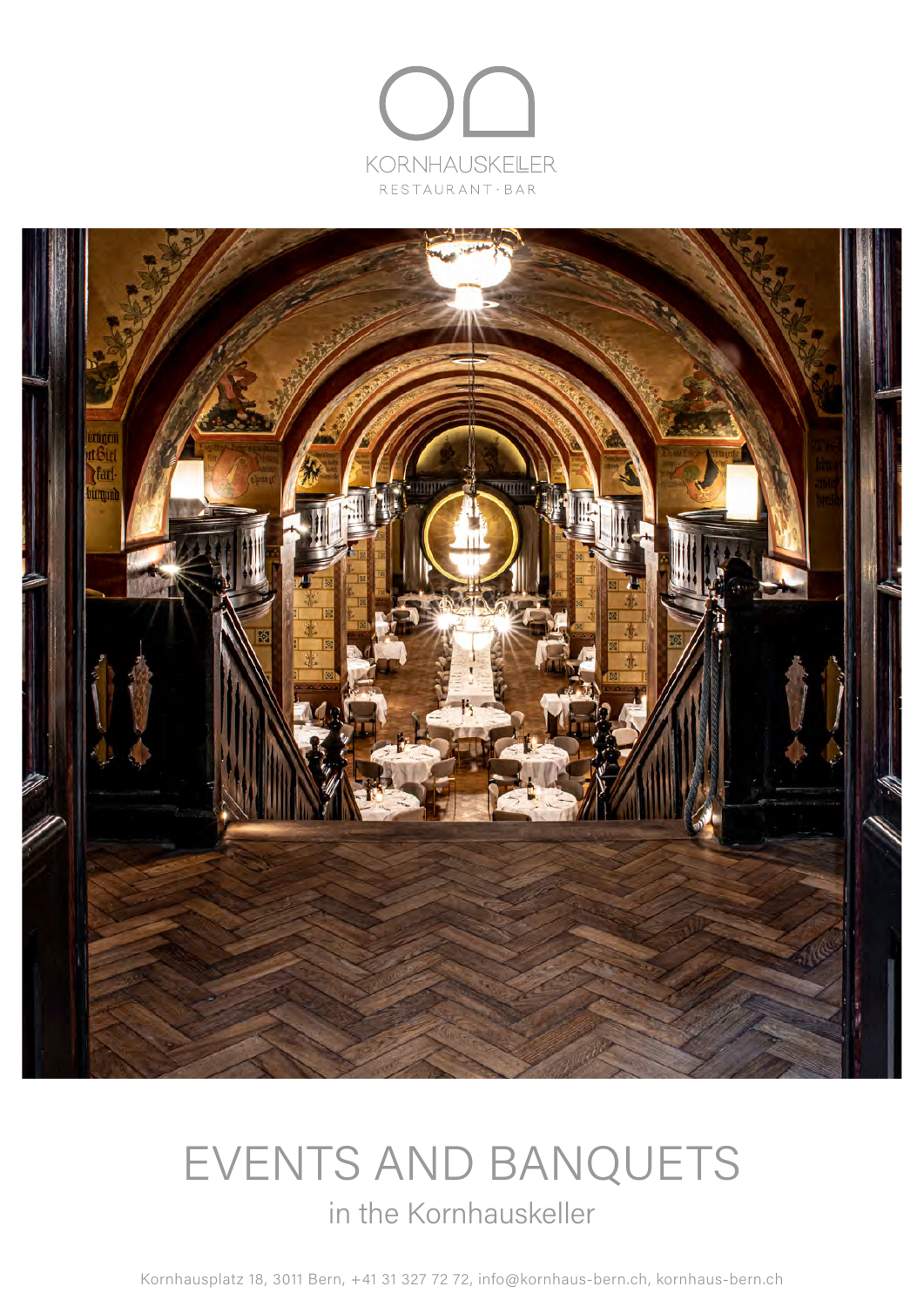# THE KORNHAUS AND ITS HISTORY

The Bernese Kornhaus was built between 1711 and 1718 and is regarded as one of the best examples of Bernese High Baroque style. The three upper stories were used as a granary, while the cellars were devoted to the storage of wine and casks.

At the beginning of the 19th Century, the granaries lost their original purpose when the provision of foodstuffs was largely privatised. After several changes of use, the Kornhauskeller was leased out as an establishment for serving drinks. A museum was installed on the upper floors and a restaurant was created on the cellar level. Only the grain market remained at its historic location.

In 1893, architect Friedrich Schneider was commissioned to transform the high-vaulted space into an event locale. He installed wooden galleries, provided access to the cellar via an imposing staircase and created a plain wall design. In 1897, a competition was held to paint the cellar in a more engaging manner.

Rudolf Münger, who sponsored the competition, also submitted a proposal and was awarded the contract. The Kornhauskeller was painted in Art Nouveau style, featuring the coats of arms of the Bernese cantonal offices, quotations of author Otto von Greyerz, and images of local musical ensembles and the area's flora and fauna.

The collaboration with Bindella began in 1998, when the city of Bern was searching for a tenant to develop a gastronomical venue. Since that time, more than 80 employees from 20 different nations have been working in the magnificent Kornhauskeller.

## WINE CULTURE AND BINDELLA

The Bindella family business, which has over 400 wines in its shop in addition to operating its own winery in Tuscany, ensures that wine remains a central theme in today's Kornhaus.

In our selection, we focus primarily on Italy and France, the traditional wine-making countries, while also offering a large selection of Swiss wines. We invite you to consult our extensive wine list, visit the open wine cellar or even enjoy a wine tasting.

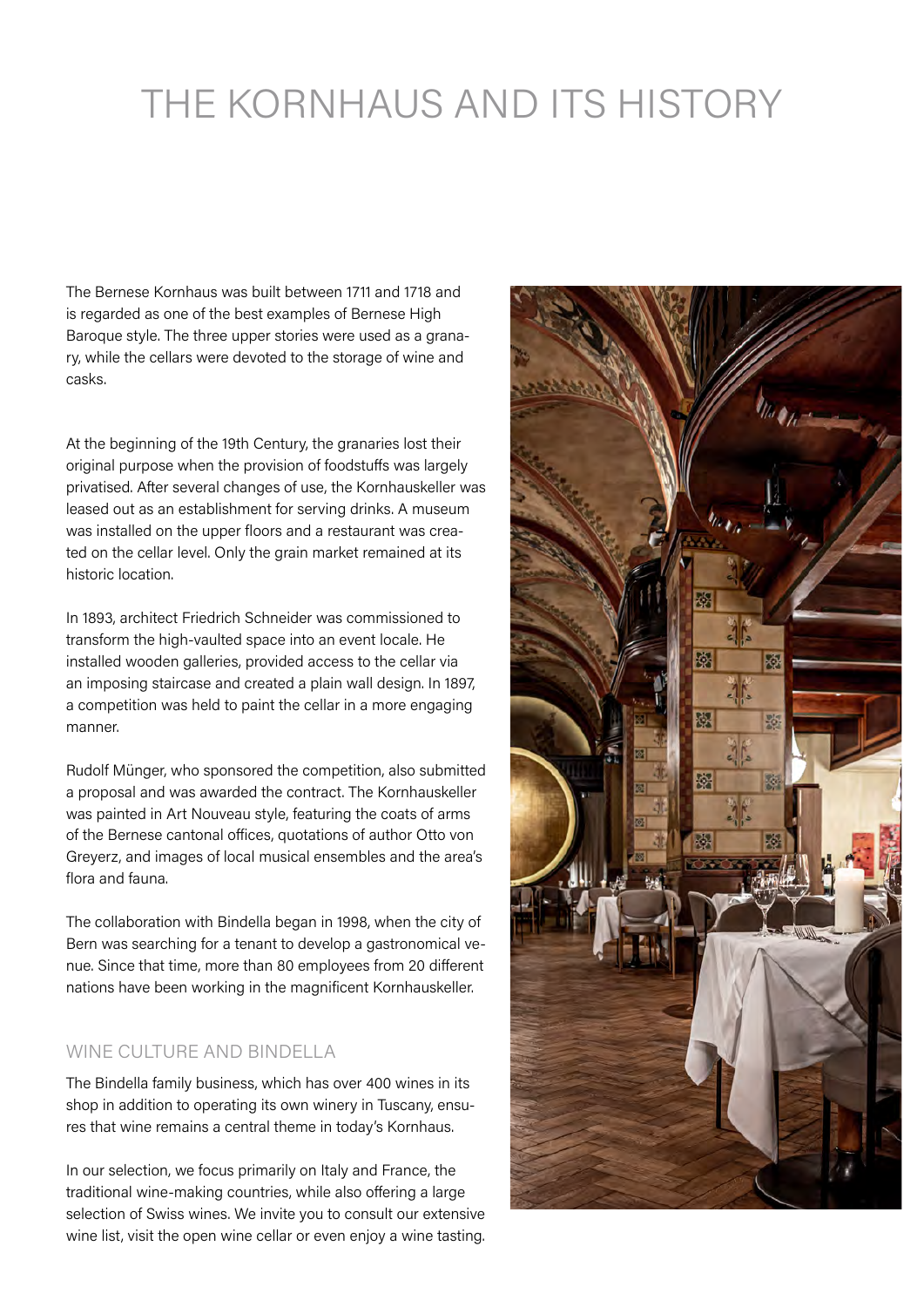# WELCOME TO THE KORNHAUSKELLER

Celebrate and relax with us in an intimate setting or with a large group.

Inspired by regional dishes, our excellent lunch menu is offered every day, as is our à la carte menu at lunchtime and in the evening. You can choose your perfect wine from our carefully curated wine list.

# Am a (brangt) R 隊 ख्रा 屦 18 M. 廢 辱 熙 ರ್ಥ್ 85 **BE** SEATING CAPACITY Restaurant 220 persons Restaurant and Kornhauskeller Bar 450 persons (Banquet seating) Restaurant and Kornhauskeller Bar 700 persons (Standing room)

# OPENING HOURS

Monday to Sunday 11.30 am to 15.00 pm 17.30 am to 22.30 pm Warm kitchen 11.30 am to 14.00 pm 17.30 pm to 22.00 pm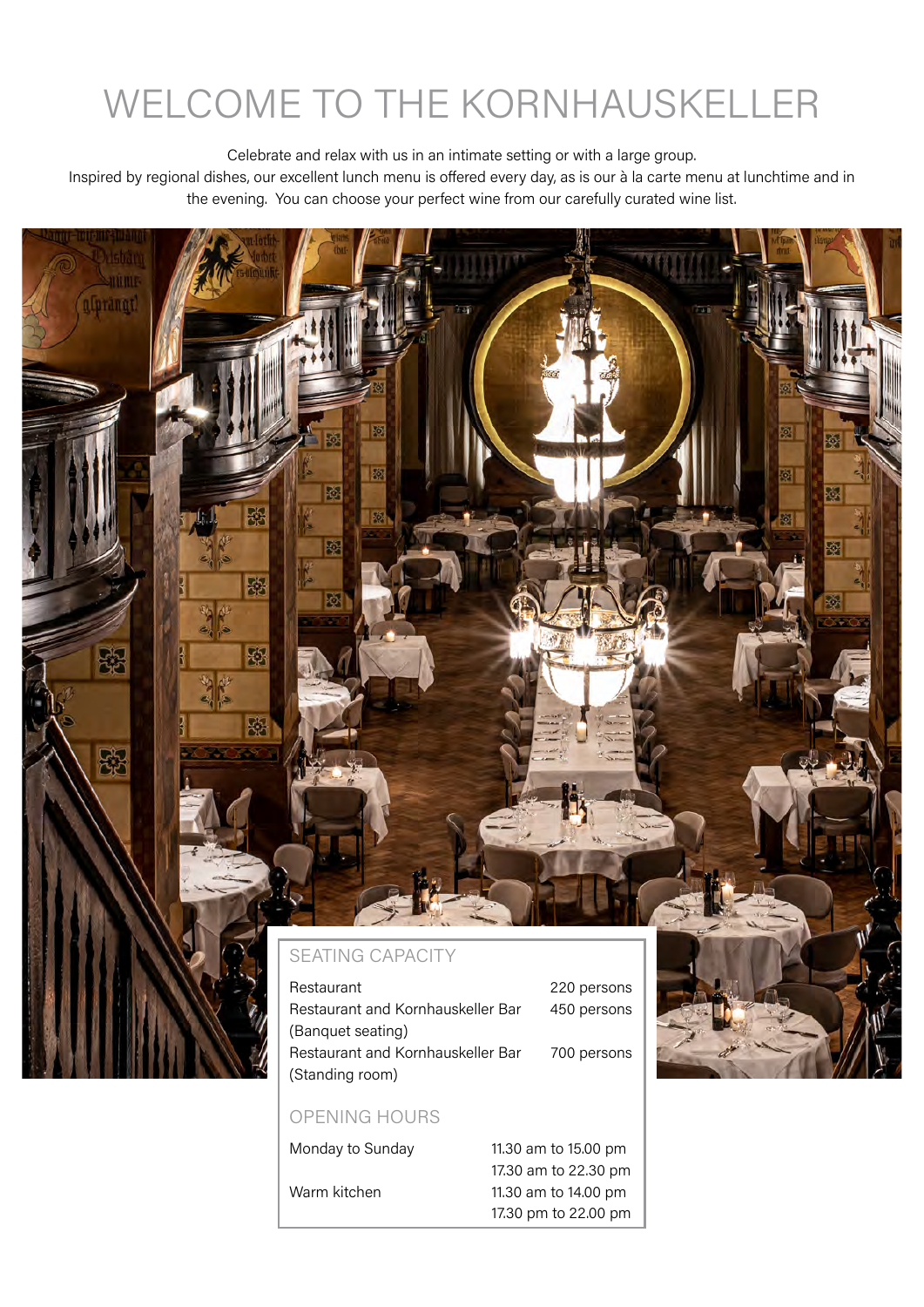# WELCOME TO THE KORNHAUSKELLER BAR

With its beautiful balconies, the impressive bar invites you to linger. In a convivial ambience with friends, family or business colleagues, you can enjoy an aperitif, outstanding cocktail creations and snacks.

# SEATING CAPACITY Bar 20 persons Lounge 160 persons Bar and lounge (Standing room) 350 persons

# OPENING HOURS

Monday to Thursday 17.00 pm to 00.30 pm Friday 17.00 pm to 02.00 pm Saturday 14.30 pm to 02.00 pm Sunday 14.30 pm to 23.30 am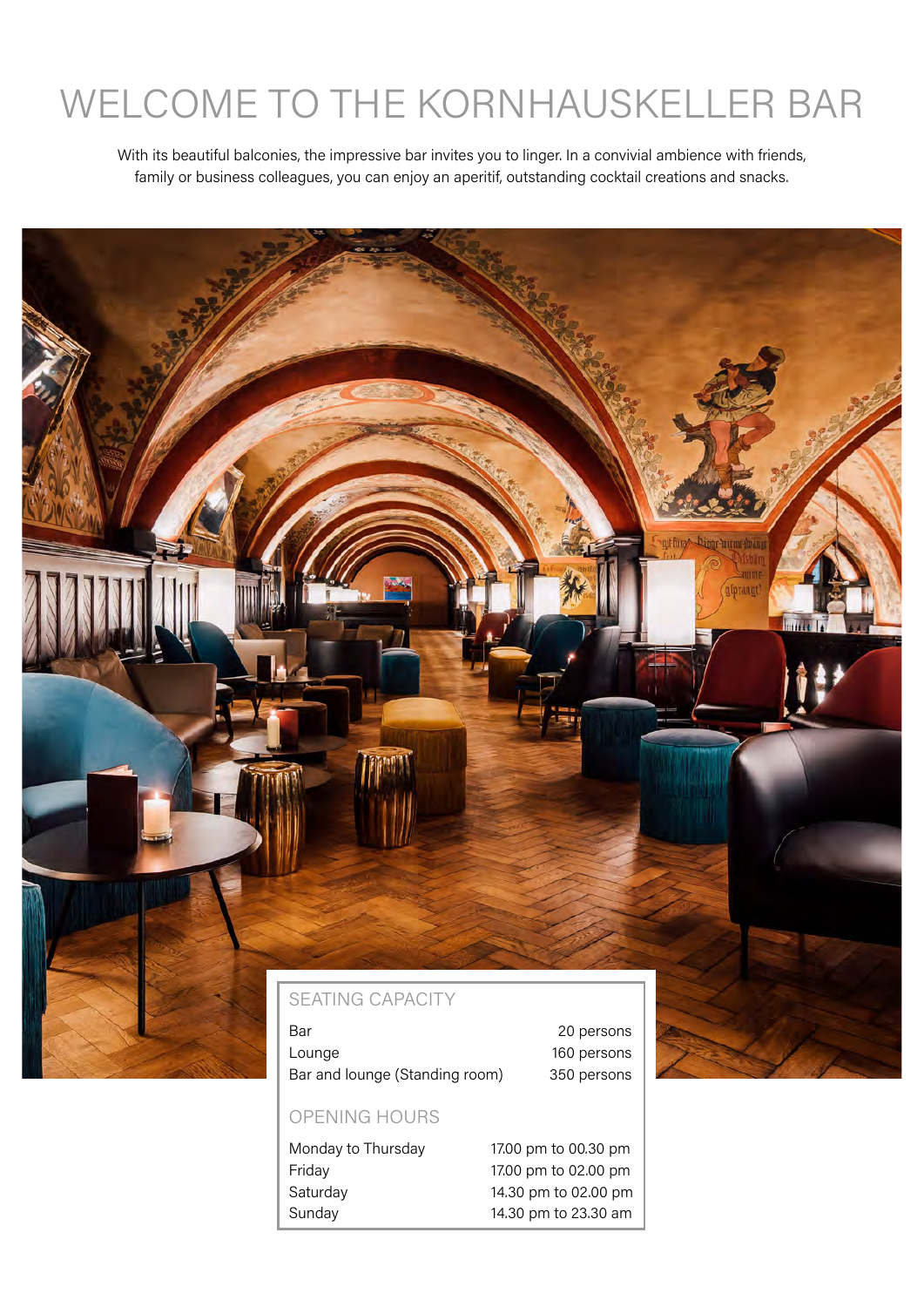# YOUR EVENT IN THE KORNHAUS

Our facilities provide the perfect setting for family celebrations, company events or weddings. You are sure to find the right ambience in the Kornhauskeller or the Kornhauskeller Bar. Our extensive selection of wines and spirits gives you the option of hosting a tasting event. We will be happy to assist you in planning your event and providing skilled support customised to your specifications.

Do not hesitate to contact us! We are eager to provide you with information about general terms and conditions.



## EVENT AND BANQUET PLANNING:

Team Administration & Banquets +41 31 327 72 74

Kornhauskeller Restaurant & Bar Kornhausplatz 18 3011 Bern

T +41 31 327 72 72 info@kornhaus-bern.ch kornhaus-bern.ch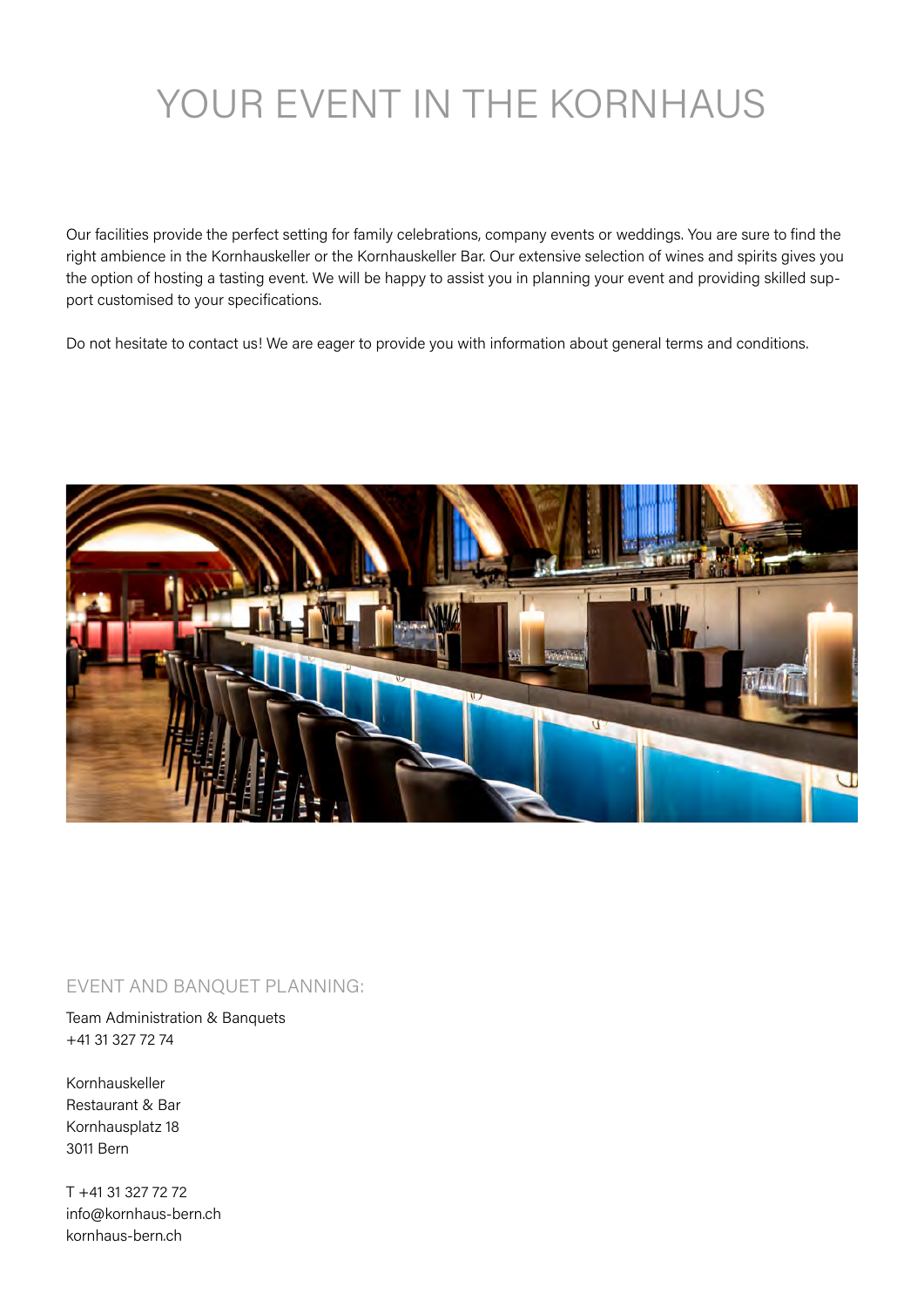# APERITIF SUGGESTIONS

# «DS LÄBÄ ISCH SCHÖN» – CHF 18 per person

Roasted spicy almonds V+

Whole grain bread with lukewarm roast beef and home-made sauce Tatar (30 persons or more)

Home-marinated Swiss Alpine salmon on toasted bread with dill

«Chrutstilebrot», Swiss chard bread V+

Vegetable sticks with herb quark sauce V+

## APÉRO SUPPLEMENTS CHF per piece

| Roasted spicy almonds V+                                                             | 1.5 |
|--------------------------------------------------------------------------------------|-----|
| Three kinds of swiss braided bread canapés<br>(tomatoes, alpine salmon, swiss chard) | 6   |
| Beetroot salad with walnuts and oranges in a jar $V^+$                               | 2.5 |
| Vegetable sticks with herb quark sauce $V^+$                                         | 3   |
| Pickled carrots with cinnamon and ginger V+                                          | 2.5 |
| Chicken skewers with mustard sauce                                                   | 4.5 |

Mushroom cream soup with garnish  $\sqrt{4}$ 

| «CHÜBU PLÄTTLI»                                                   | Bernese cheese tartelettes with spinach and leek V | 3   |
|-------------------------------------------------------------------|----------------------------------------------------|-----|
| small plate: CHF 22 per person<br>medium plate: CHF 26 per person | Beef meatballs with spicy sauce                    | 3.5 |
| large plate: CHF 32 per person                                    | Swiss ham croissants                               | 2.5 |
| 4 types of cheese -                                               | Fish in beer dough with garlic dip                 | З   |
| hard cheese and soft cheese from the region of Bern V             | Falafel with coriander-yoghurt dip V               | 3   |
| Swiss dried meat                                                  |                                                    |     |
| Swiss dry sausage                                                 | Fruit salad with fresh mint $V^+$                  | 3   |
| Emmental raw ham                                                  | Toblerone mousse V                                 | 3.5 |
| Bernese cheese tartelettes with spinach and leek V                | «Nidlechueche» (Swiss cream cake) V                | 3   |
| Garnish with pickles, silver onions,                              | Burnt cream V                                      | 2.5 |
| mustard fruits and fig mustard V                                  | Home-made brownies V                               | 2.5 |
| with white and dark bread V                                       |                                                    |     |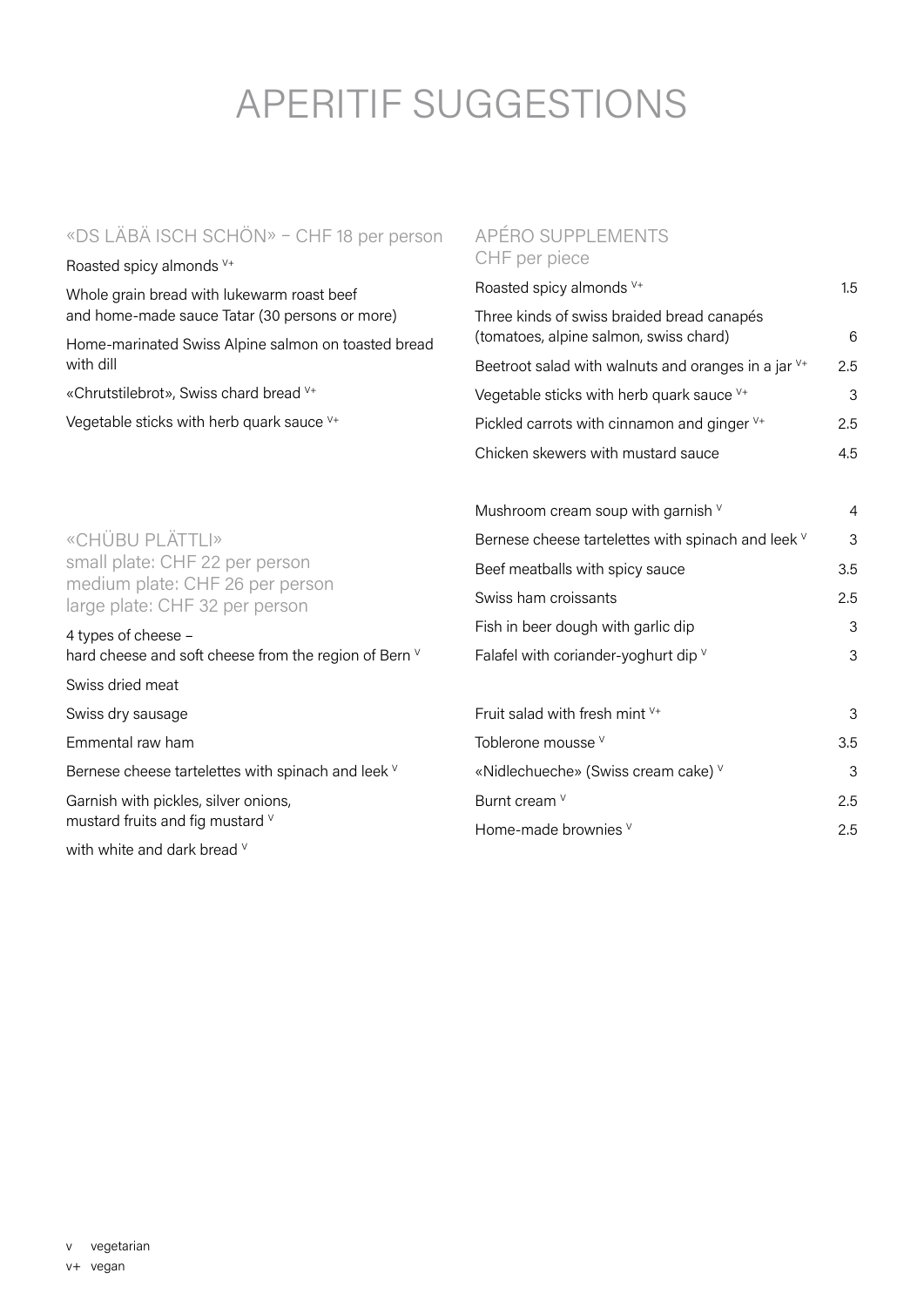# SPRING March, April, May

# **STARTERS**

| Seeland mixed salad with roasted cashews and mushrooms<br>served with spring herbs and sour cream dressing V <sup>+</sup> | 13 |
|---------------------------------------------------------------------------------------------------------------------------|----|
| Cress salad with asparagus, roasted pine nuts and red-radish vinaigrette $V^+$                                            | 16 |
| Mousse of herbal cream cheese on young vegetable carpaccio with bacon chips and garden cress dressing                     | 17 |
| Swiss Alpine salmon carpaccio with marinated asparagus                                                                    | 19 |

# SOUPS

| Bernese white wine foam soup with roasted shallots V | 12 |
|------------------------------------------------------|----|
| Creamy asparagus soup with wild garlic foam $\vee$   | 13 |
| Swiss fish soup with rouille and garlic bread        | 18 |

# WARM STARTERS

| Lukewarm asparagus tart with a bouqouet of wild herb v                          |    |
|---------------------------------------------------------------------------------|----|
| Sautéed Swiss char fillet in a spring herb coat on colorful vegetable bouquet V | 22 |

## MAIN COURSES

| Alpstein corn fed chicken breast in cornflakes coat<br>with pilaf rice and asparagus, served with light curry foam sauce | 35 |
|--------------------------------------------------------------------------------------------------------------------------|----|
| Flanked lamb in herb coating with mint sauce, Ticino polenta, leaf spinach and pine nuts                                 | 42 |
| Cauliflower steak with a topping of Swiss Alpine chili and walnuts on vegan garlic curd<br>with Bernese fries            | 28 |
| Pink roasted Simmental roast beef with Béarnaise sauce, asparagus and spring potatoes                                    | 48 |
| Asparagus-morel-ragout with spring carrots in a creamy sauce served with noodles<br>and thinly sliced vegetables V       | 34 |

## DESSERT

| Burnt cream with almond brittle V                            | 10              |
|--------------------------------------------------------------|-----------------|
| Vegan chocolate-raspberry mousse V <sup>+</sup>              | 12 <sup>°</sup> |
| Berry gratin with vanilla ice-cream and crumble $\vee$       | 13              |
| Rhubarb-strawberry parfait with meringue and whipped cream V | 14              |

v vegetarian v+ vegan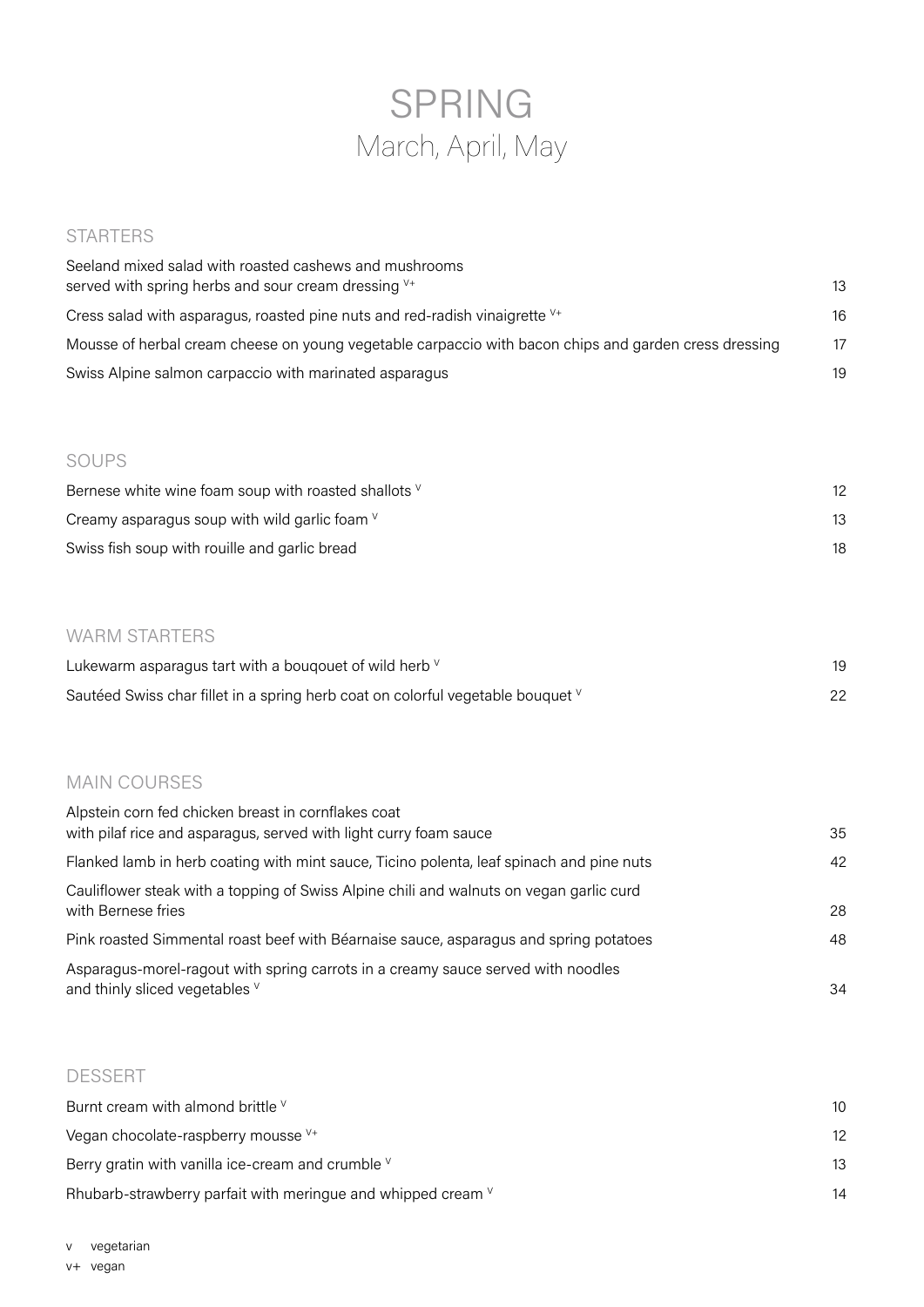# SUMMER June, July, August

## **STARTERS**

| «Seeland» summer salad with spinach, kohlrabi, radish, carrots and yellow-red cherry tomatoes,<br>roasted sunflower seeds, verjus and rapeseed oil V+ |    |
|-------------------------------------------------------------------------------------------------------------------------------------------------------|----|
| Arugola with rocket salad with aubergine rolls filled with buffalo milk cheese in brine V                                                             | 16 |
| Green bean and zucchini salad with roasted almonds and black currants V                                                                               | 18 |
| Melon trilogy with Ticinese raw ham and mint                                                                                                          | 19 |

## SOUPS

| Potato-cucumber vichyssoise V                                                     | 10 |
|-----------------------------------------------------------------------------------|----|
| Zucchini soup with hazelnuts and cream cheese topping $V$                         | 12 |
| Cold «Seeland» tomato-watermelon soup with home-made bread croûtons <sup>V+</sup> | 13 |

# WARM STARTERS

| Dumplings with lemon-apricot filling, served with a foamy Prosecco sauce V | 20 |
|----------------------------------------------------------------------------|----|
| Smoked trout fillet on fennel carpaccio with raisin-apricot vinaigrette    | 22 |

# MAIN COURSES

| Alpstein cockerel with lemon and chili sauce, served with grilled cherry tomatoes<br>and oven-roasted potato slices | 37 |
|---------------------------------------------------------------------------------------------------------------------|----|
|                                                                                                                     |    |
| Pike-perch fillet in bacon coat with ratatouille, pine nuts and white wine risotto                                  | 38 |
| Veal paillard with lemon butter and lukewarm honey-herbs-potatoes                                                   | 42 |
| Beef fillet with shallots-balsamic vinegar sauce, caramelized cherry tomatoes and rosemary potatoes                 | 54 |
| Slow cooked swiss quinoa with assorted grilled cherry tomatoes, garlic, mint,                                       |    |
| caramelised lemon and rapeseed oil V+                                                                               | 32 |

# DESSERT

| Semolina flan with raspberry-basil sauce V        | 10 |
|---------------------------------------------------|----|
| Valais apricot verrine V                          | 13 |
| Cheesecake with dark chocolate sorbet V           | 12 |
| lced lemon-yoghurt mousse with grapefruit salad V | 14 |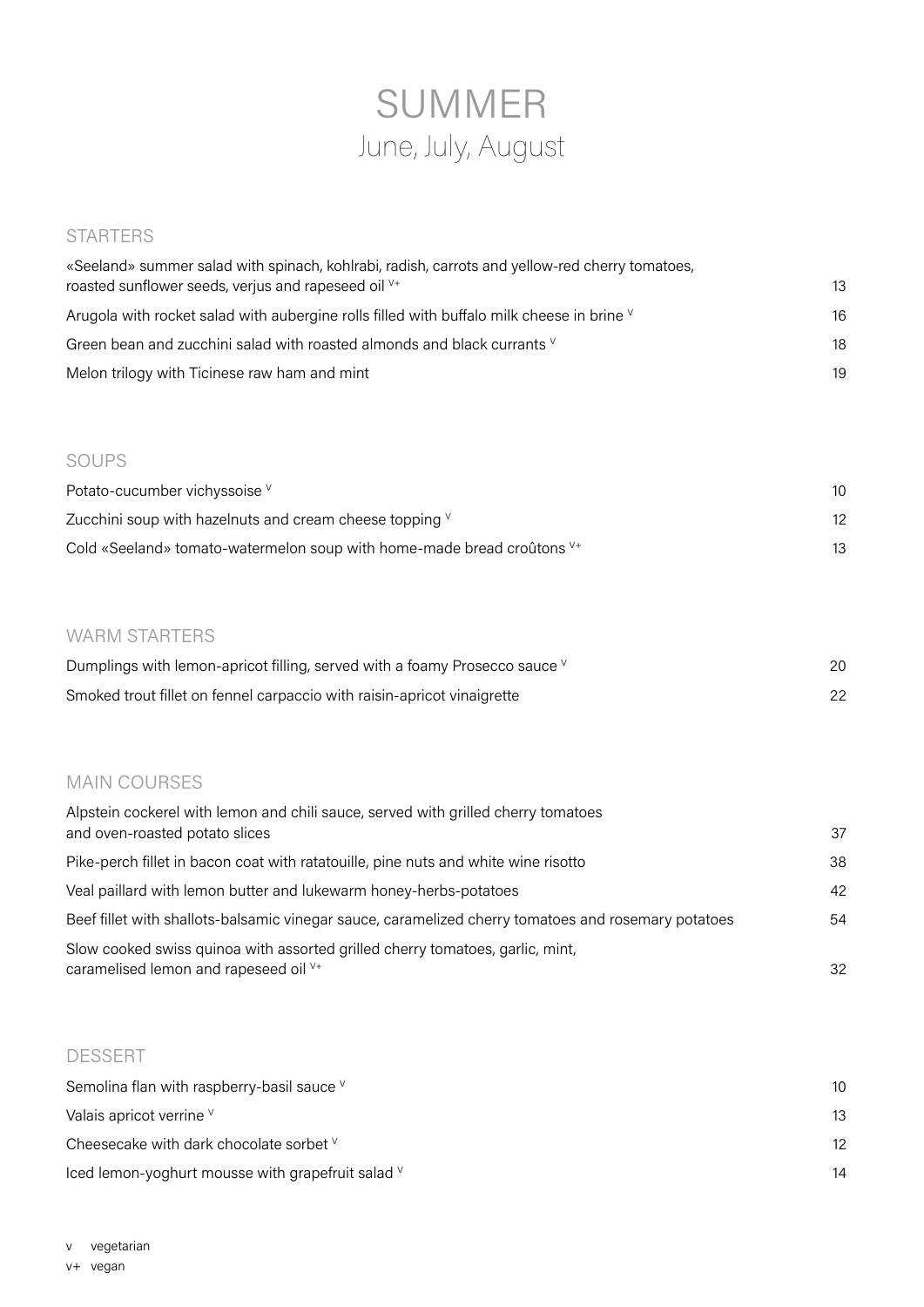# AUTUMN September, October, November

# STARTERS

| Romaine lettuce with sautéed mushrooms and marinated figs,<br>served with a balsamic dressing with shallots and rosemary V                                             | 13 |
|------------------------------------------------------------------------------------------------------------------------------------------------------------------------|----|
| Cauliflower salad in saffron broth with crispy bacon and herb croutons                                                                                                 |    |
| served with vinaigrette and pomegranate seeds                                                                                                                          | 15 |
| Arugola with pears, walnuts and cream cheese,<br>served with honey-ginger vinaigrette with white balsamic vinegar V                                                    | 16 |
| Thinly sliced wild boar ham with cranberry jelly, served with autumn truffle vinaigrette                                                                               | 26 |
| <b>SOUPS</b>                                                                                                                                                           |    |
| Boletus mushrooms foam soup V                                                                                                                                          | 11 |
| Creamy pumpkin-orange soup with roasted pumpkin seeds V                                                                                                                | 10 |
| Game broth with oxtail praliné                                                                                                                                         | 14 |
| <b>WARM STARTERS</b>                                                                                                                                                   |    |
| Roasted whitefish fillet on a bed of ginger and creamy leek with boiled potatoes                                                                                       | 22 |
| Duck breast on pumpkin mousse with «Belper Knolle»                                                                                                                     | 24 |
| <b>MAIN COURSES</b>                                                                                                                                                    |    |
| Pork roast on glazed apple with celery-potato puree and carrots                                                                                                        | 34 |
| Guinea fowl breast perfumed with Madeira, served with semolina cams and creamy savoy cabbage                                                                           | 36 |
| «Suure Mocke» braised beef with Ticino tarragon-polenta, served with green beans and bacon                                                                             | 36 |
| Venison escalope with juniper berry cream sauce, spaetzli, red cabbage,<br>brussels sprouts and apple-cranberry ragout (The venison is only available from October on) | 38 |
| Celery escalope in hazelnut coating with spaetzli, red cabbage, chestnuts,<br>brussels sprouts and apple-cranberry ragout V+                                           | 32 |
| Beef filet «Stroganoff» with spaetzli                                                                                                                                  | 44 |
| <b>DESSERT</b>                                                                                                                                                         |    |
| Sweet cider cream with apple wedges and brittle V                                                                                                                      | 10 |
| Chestnut variation with vermicelles, mousse and ice-parfait V                                                                                                          | 12 |
| Rooisbos cream with port wine quinces V                                                                                                                                | 13 |
| Chocolate and pear tartelette with sour cream ice-cream V                                                                                                              | 14 |
| vegetarian<br>V<br>v+ vegan                                                                                                                                            |    |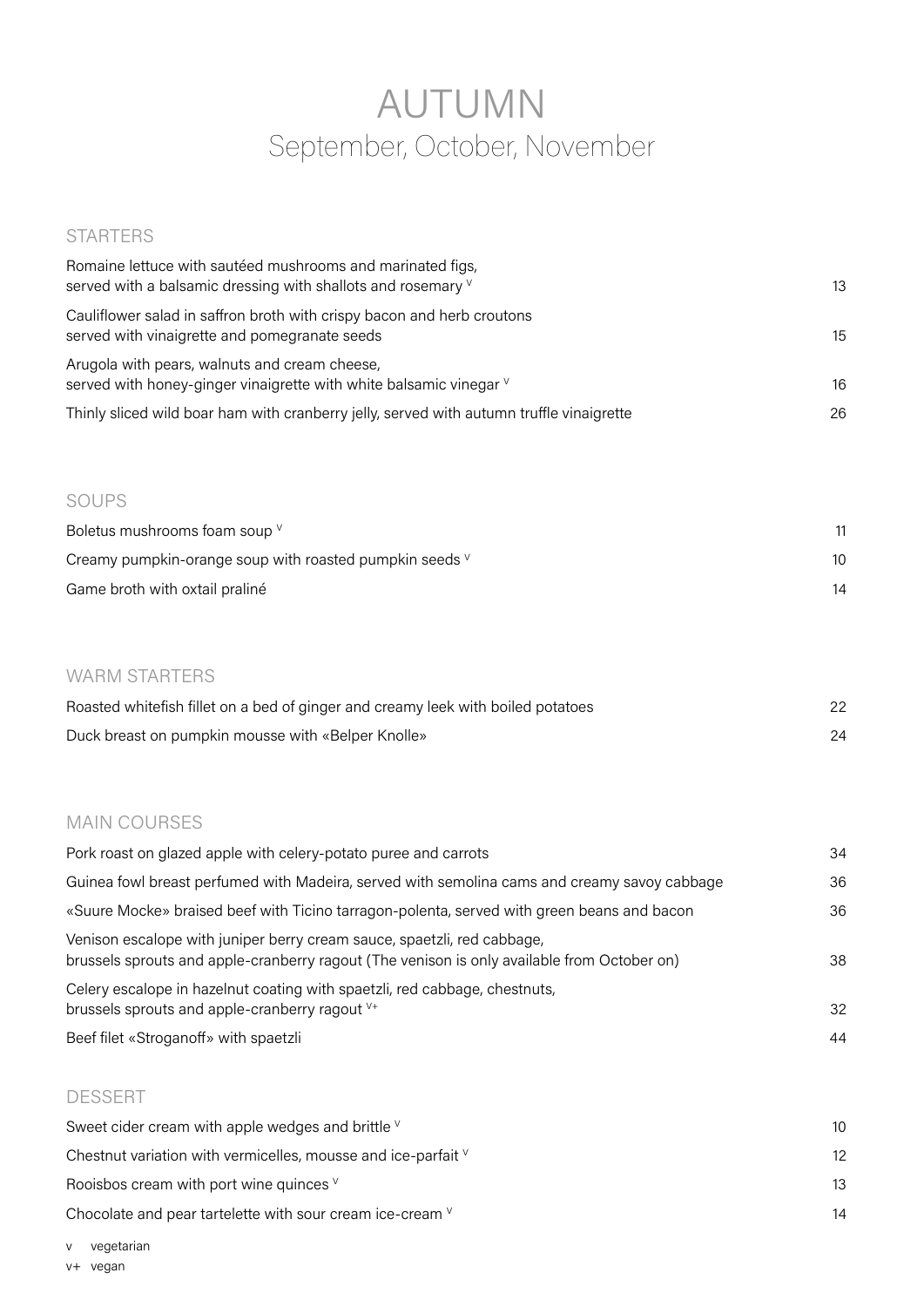# WINTER December, January, February

# **STARTERS**

| «Seeland» white cabbage salad with apples and nuts V <sup>+</sup>                    | 13  |
|--------------------------------------------------------------------------------------|-----|
| Lamb's lettuce with egg, bacon and pomegranate seeds with herb sour cream dressing   | 16  |
| Truffled cream cheese mousse on thinly sliced beetroots with rapeseed oil dressing V | 19  |
| Swiss beef tartare with black truffle from Bremgarten forest                         | -32 |

# SOUPS

| Celery and apple soup with caramelized walnuts $\vee$ |    |
|-------------------------------------------------------|----|
| Parsnip soup with pomegranate seeds $V^+$             |    |
| Chestnut soup with truffle oil $\vee$                 | 14 |

# WARM STARTERS

| Baked black salsifies with roasted walnuts and lukewarm blue cheese V | 20 |
|-----------------------------------------------------------------------|----|
| Char fillet from Belp on creamy savoy cabbage with bacon              | 22 |

# MAIN COURSES

| Veal cheeks braised in Ticino Merlot with noodles and mushrooms                                                                                               | 38 |
|---------------------------------------------------------------------------------------------------------------------------------------------------------------|----|
| Slow-cooked veal loin with rosemary-shallots-balsamic vinegar jus<br>served with potato slices cooked and gratinated in Emmental cream with colourful carrots | 48 |
| Swiss beef fillet roasted in one piece with truffle sauce, served with mashed potatoes<br>and creamy savoy cabbage                                            | 52 |
| Mariage of beef and veal fillet roasted in one piece with herb jus,<br>served with Ticinese risotto and root vegetables                                       | 56 |
| Roulade of pointed cabbage with lentil filling, parsley foam and boiled potatoes V+                                                                           | 32 |

## DESSERT

| Apple pie with vanilla sauce $V$                              | 11 |
|---------------------------------------------------------------|----|
| Chestnut mousse with fig compote $\vee$                       | 12 |
| Red wine plums with cinnamon ice cream and almond brittle V   | 13 |
| Grand Marnier ice-parfait with blood orange-pistachio salad V | 14 |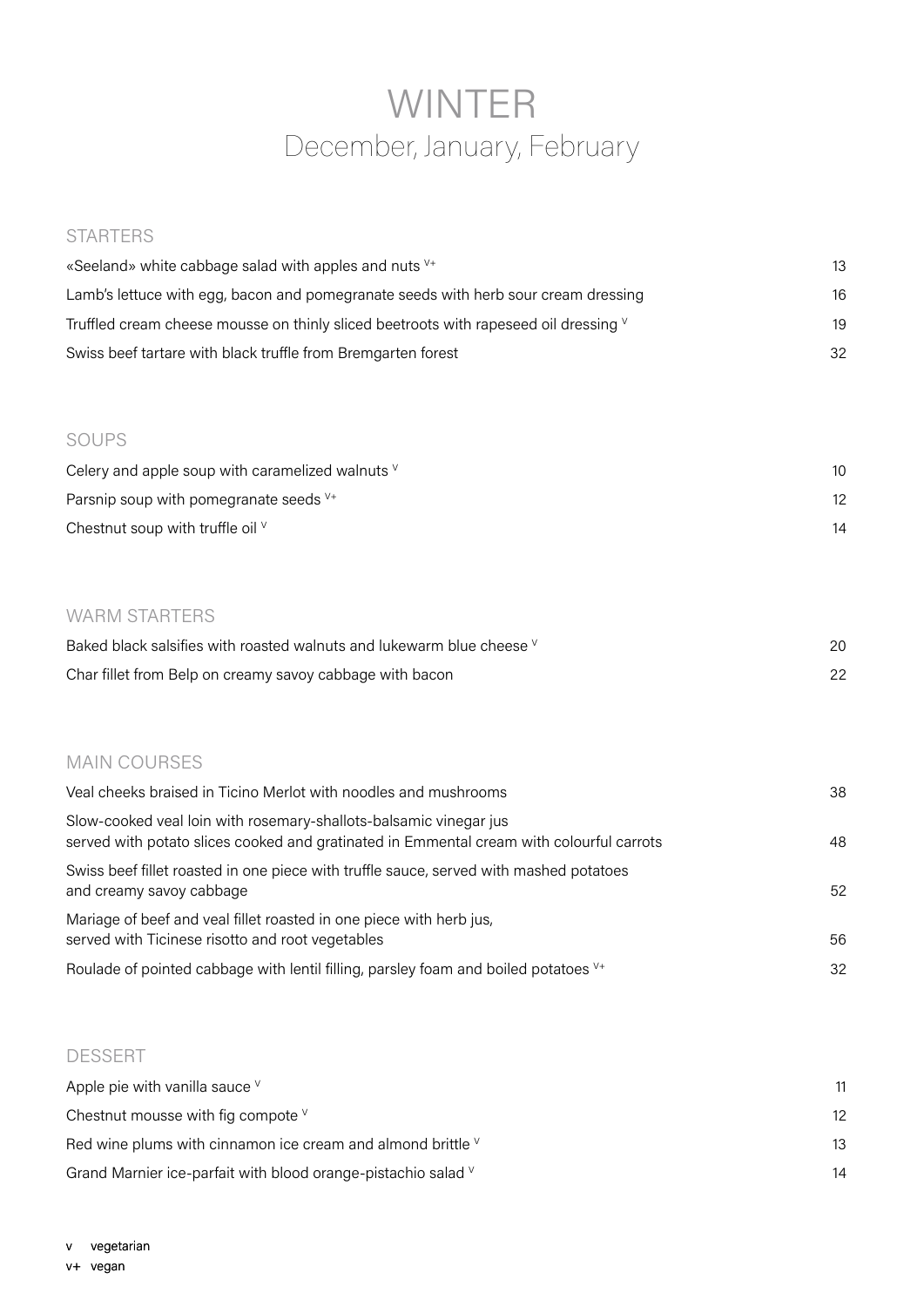# EVENTS FROM 100 PERSONS For events from 100 persons we also offer the following supplements:

LARGE DESSERT AND CHEESE BUFFET (DEPENDING ON SEASON) AT CHF 35 PER PERSON

## DESSERT BUFFET Spring & Summer

Fruit platter Various ice creams & sorbets Burnt cream Meringue with whipped cream and marinated strawberries Vegan chocolate-raspberry mousse V+ Semolina flan with raspberry sauce

#### CHEESE BUFFET Spring & Summer

6 different kinds of cheese served with dried fruits & nuts homemade fruit mustard Chutney according to season light & dark bread

# Autumn & Winter

Fruit platter Various ice creams & sorbets Caramel flan with almond crunch Chestnut mousse with fig compote  $V^+$ Kornhaus apple strudel with vanilla sauce Black chocolate & white coffee mousse

# Autumn & Winter

6 different kinds of cheese served with dried fruits & nuts homemade fruit mustard Chutney according to season light & dark bread

# SMALL DESSERT AND CHEESE BUFFET (DEPENDING ON SEASON) AT CHF 25 PER PERSON

## DESSERT BUFFET Spring & Summer

Fruit platter Various ice creams & sorbets Burnt cream Meringue with whipped cream Vegan chocolate-raspberry mousse V+

# CHEESE BUFFET Spring & Summer

4 different kinds of cheese served with dried fruits & nuts Chutney according to season light & dark bread

## Autumn & Winter

Fruit platter Various ice creams & sorbets Caramel flan with almond crunch Chestnut mouss with fig compote  $V^+$ Kornhaus apple strudel with vanilla sauce

## Autumn & Winter

4 different kinds of cheese served with dried fruits & nuts Chutney according to season light & dark bread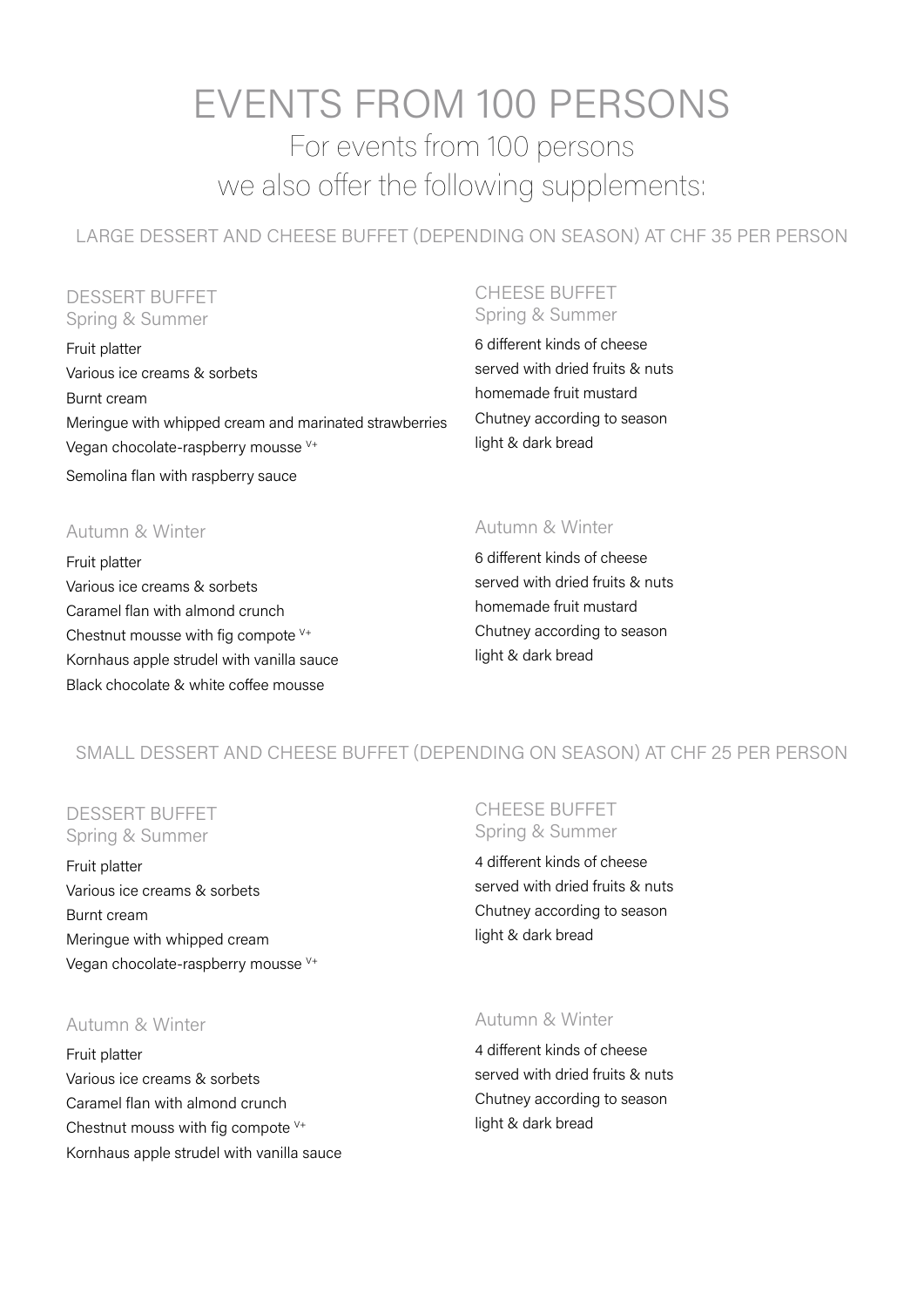# STAND-UP LUNCH For a casual get-together for lunch we recommend our stand-up lunch:

STAND-UP LUNCH (IN THE BAR) FROM 25 PERSONS AT CHF 45 PER PERSON Offer of dishes according to season

Various leaf and raw vegetable salads with vinaigrette and yoghurt dressing

Light and dark bread

Mixed cold appetizer plate or soup of the day

1 main course with meat

1 vegetarian or vegan main course

2 different saturation supplements

Seasonal vegetables

Kornhaus dessert variation served in small bowls (fruity, creamy and chocolaty components)

Starters and dessert are served both at the buffet and flying. The main course is served exclusively at the buffet. We provide sufficient bar tables.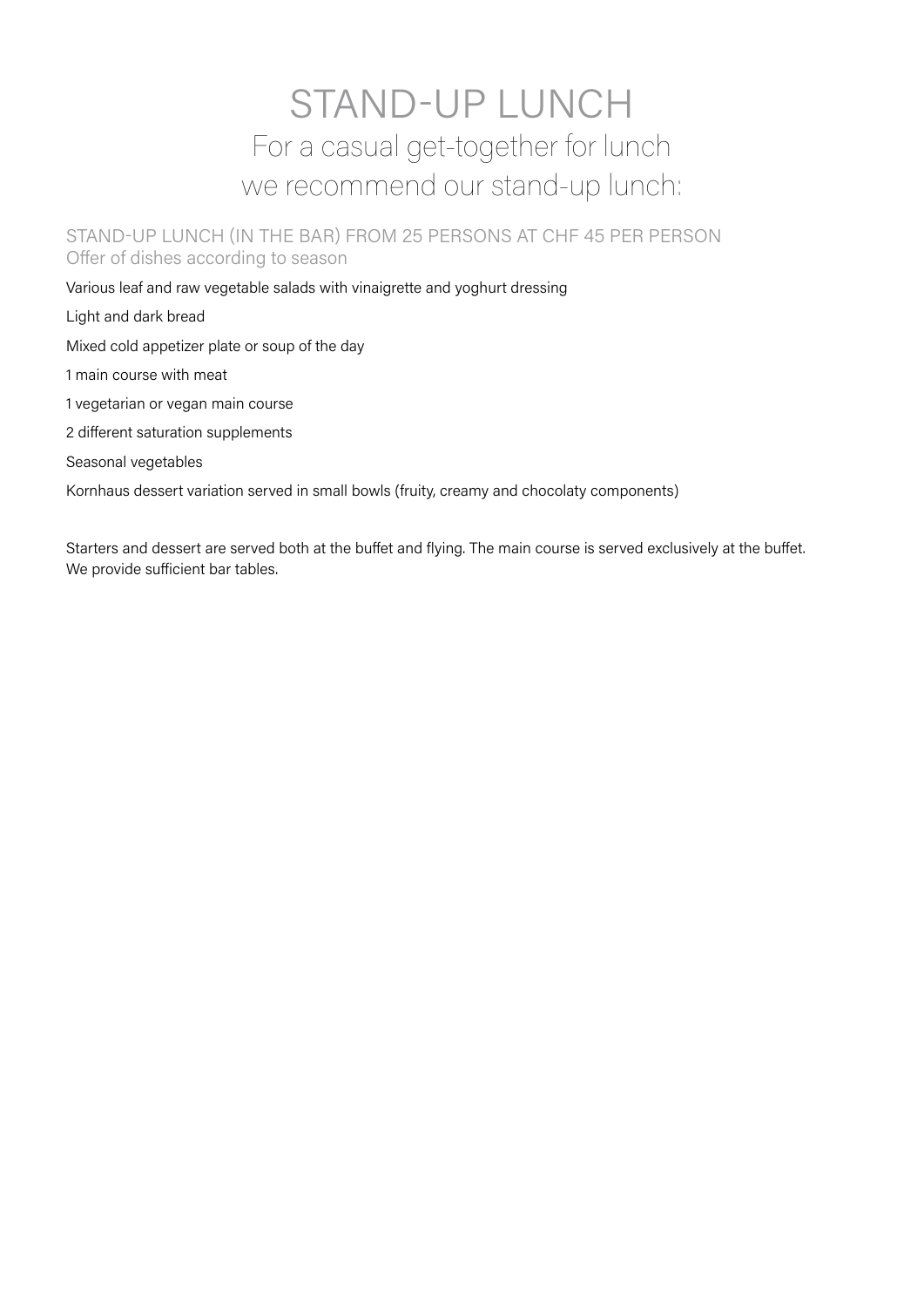# LOCATION MAP



Team Administration & Banquets +41 31 327 72 74

Kornhauskeller Restaurant & Bar Kornhausplatz 18 3011 Bern

T +41 31 327 72 72 info@kornhaus-bern.ch kornhaus-bern.ch